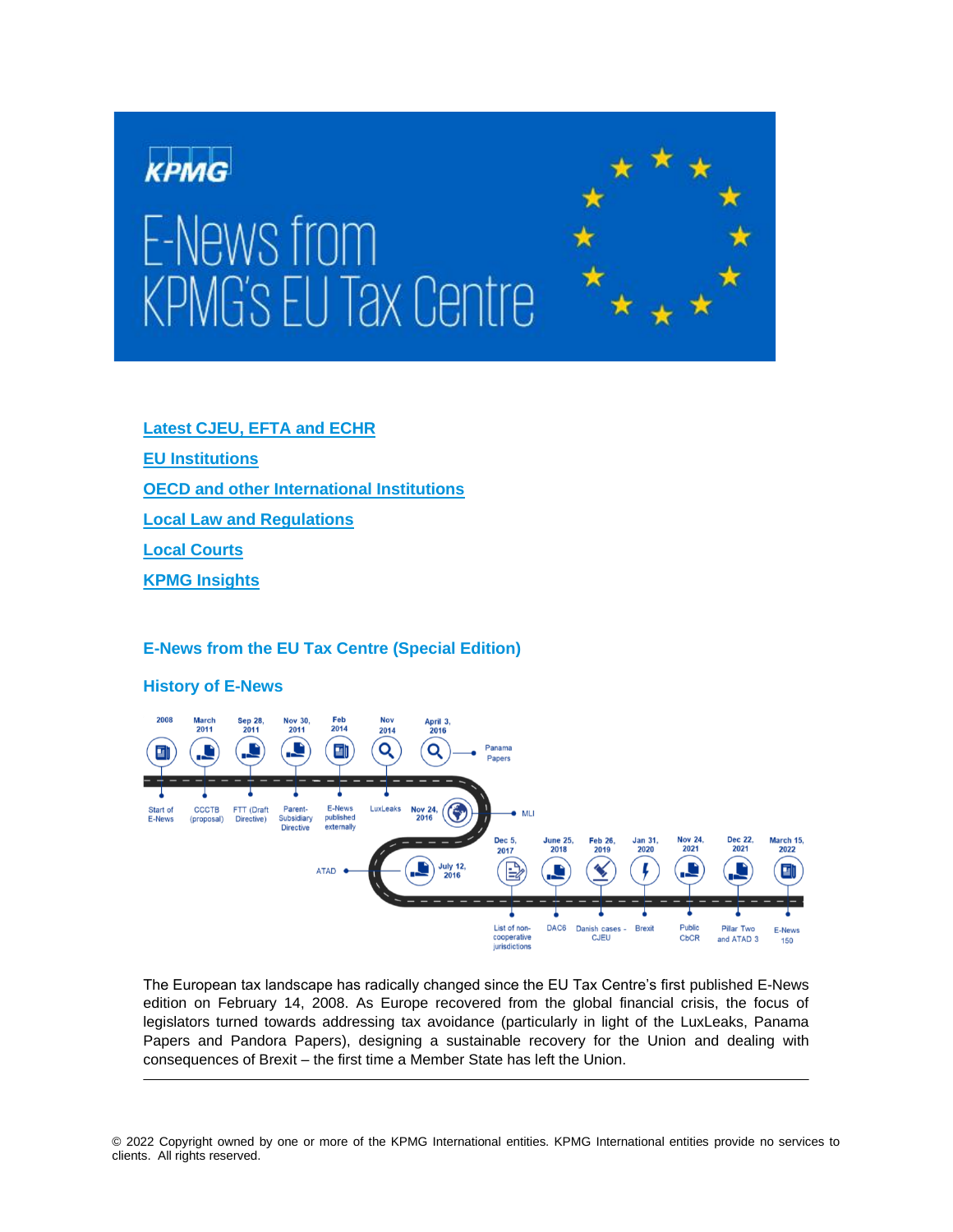This has been seen through a range of initiatives, some of which have had a more profound impact than others.

The first edition of E-News commented on the launch of the Common Corporate Tax Base (CCTB), an initiative which has been shelved after a number years of unsuccessful negotiations. In this edition of E-News below, we see the European Parliament criticizing this failure while welcoming the Commission's Business in Europe: Framework for Income Taxation (BEFIT) proposal which is scheduled for release in 2023 and is often referred to as the CCTB 3.0. Similarly, progress has stalled on the proposal for a financial transaction tax (FTT), with only ten countries proceeding with the initiative under the enhanced cooperation procedure. However, the European Commission has noted that it may seek to revive the FTT proposal in the second basket of own resource measures for the EU budget by June 2024 that was covered in [E-News.](https://home.kpmg/xx/en/home/insights/2022/01/e-news-146.html)

Greater success has been seen by E-News with respect to the implementation of the Anti-Tax Avoidance Directive and DAC6, both of which have introduced wide-ranging new requirements for taxpayers and tax advisors. [E-News](https://home.kpmg/xx/en/home/insights/2021/12/e-news-144.html) also covered the introduction of public County-by-Country Reporting (CbCR), which was achieved via qualified majority voting procedure as it was classified as a non-tax file. The European Parliament has consistently called for qualified majority voting to be used more widely.

E-News is also closely monitoring the developments at the level of the Code of Conduct Group and its work against harmful tax competition within the EU. Updates on the revision of the list of noncooperative jurisdictions and its application by Member States using defensive measures adopted against listed countries are reported on in the EU and Local Law sections.

In addition, E-News saw a range of OECD initiatives that Member States signed up to, most notably the Multilateral Convention to Implement Tax Treaty Related Measures to Prevent BEPS (MLI) and the fundamental changes to the international tax landscape recentl[y announced](https://home.kpmg/xx/en/home/insights/2021/12/e-news-145.html) as part of the OECD BEPS 2.0 two-pillar solution.

E-News also monitors rulings of the Court of Justice of the European Union (CJEU), which has issued decisions in over 150 cases concerning direct taxation issues since 2014, including landmark decisions such as the Danish cases<sup>1</sup>, concerning the application of the EU Parent-Subsidiary and Interest and Royalties Directives and the Sofina case (C-575/17), which opened dividend withholding tax refund opportunities in cases where, in a domestic situation, the dividend would not (yet) be subject to tax as a result of losses.

Lastly, E-news reports on the EU's State aid investigations, including the European Commission's decisions on the first wave of investigated tax rulings issued by EU Member States between 2010 and 2013, as well as the appeals against these decisions (in front of the General Court of the EU) and subsequent decisions from the CJEU (e.g. in relation to the [Belgian excess profit ruling system\)](https://home.kpmg/xx/en/home/insights/2021/09/e-news-139.html).

# **On our own behalf**

One hundred and fifty editions of E-News would not have been possible without the dedication and hard work of the EU Tax Centre Core Team and the support of the EU Tax Centre's secondees from KPMG Member Firms in Europe and the United States. Since the first edition of E-News, a total number

<sup>1</sup> Joined cases T Danmark (C-116/16) and Y Denmark (C-117/16), and joined case N Luxembourg 1 (C-115/16), X Denmark (C-118/16) and C Danmark 1 (C-119/16) and Z Denmark case (C-299/16)

<sup>© 2022</sup> Copyright owned by one or more of the KPMG International entities. KPMG International entities provide no services to clients. All rights reserved.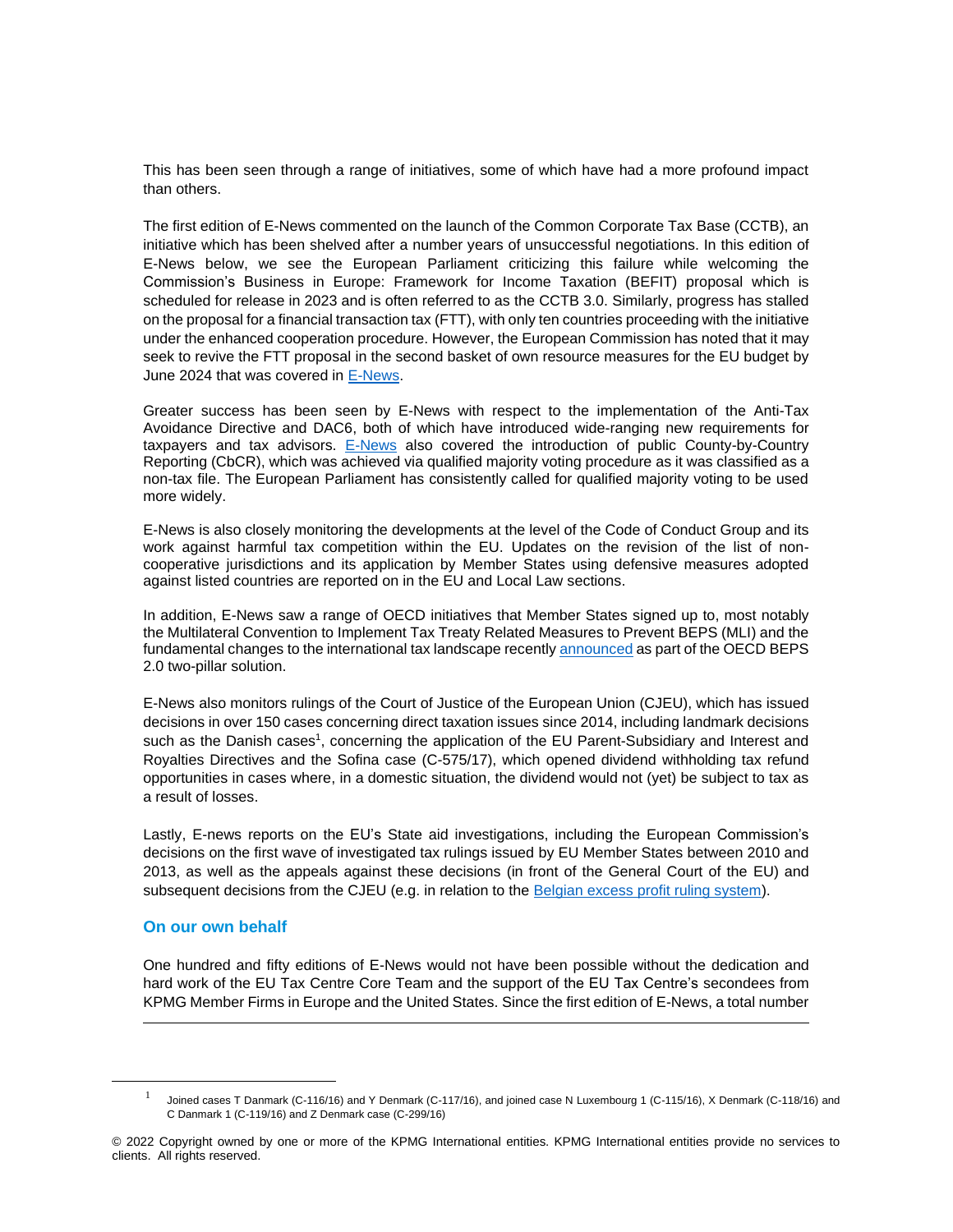of more than 50 secondees have been monitoring tax-related developments at an international and national level and translated them into short and comprehensive summaries to be shared on a regular basis within the KPMG network and, since 2014, also externally.

We fully expect that the pace of legislative change will only accelerate in the coming months and we look forward to the next 150 editions of E-News to come.

# **Issue 150 – March 17, 2022**

KPMG's EU Tax Centre compiles a regular update of EU and international tax developments that can have both a domestic and a cross-border impact, with the aim of helping you keep track of and understand these developments and how they can impact your business

# **Latest CJEU, EFTA and ECHR**

# AG opinion on Gibraltar's corporate income tax exemption regime for interest and royalties

On March 7, 2022, Advocate General (AG) Juliane Kokott of the Court of Justice of the European Union ('CJEU' or 'Court') published her [Opinion](https://curia.europa.eu/juris/document/document.jsf?text=&docid=255444&pageIndex=0&doclang=EN&mode=req&dir=&occ=first&part=1&cid=5404769) in the case C-342/20, concerning Gibraltar's former corporate tax exemption regime for interest and royalties.

According to a decision issued by the European Commission on December 19, 2018 (the 'Decision'), Gibraltar's<sup>2</sup> corporate income tax exemption scheme for interest and royalties (applicable between January 1, 2011 and June 30, 2013 and December 31, 2013, respectively) represented a selective tax treatment unduly favoring a set of multinationals, and was in breach of EU State aid rules. The appellant in the case under dispute was not one of the 165 companies investigated by the European Commission and listed in the Decision. It did, however, receive passive income in the form of royalties during the period when the exemption was applicable and the revenue was taxed in the hands of its US shareholder. Based on a change in Gibraltar's tax law, with retroactive effect, the local tax authorities sought to assess corporate income tax on the income and, following discussions with the EU's Directorate-General for Competition they also refused to grant a credit for the tax paid in the US. The company decided to appeal the refusal and the Income Tax Tribunal of Gibraltar referred the case to the CJEU.

The AG did not address the compatibility of the European Commission's State aid Decision with EU law, and instead noted that the key question is the extent to which the Decision impacts the possibility of benefiting from relief in respect to taxes paid abroad. In the AG's view, the content of the Decision related only to non-taxable income. However, in the case under dispute, as a result of the subsequent

 $2$  Gibraltar is a British Overseas Territory to which, before the UK's exit from the European Union, the fundamental freedoms under the TFEU applied. The Withdrawal Agreement concluded between the EU and the UK covered Gibraltar, and as a result the CJEU remained competent for judicial procedures concerning Gibraltar registered at the CJEU before the end of the transition period (i.e. December 31, 2020).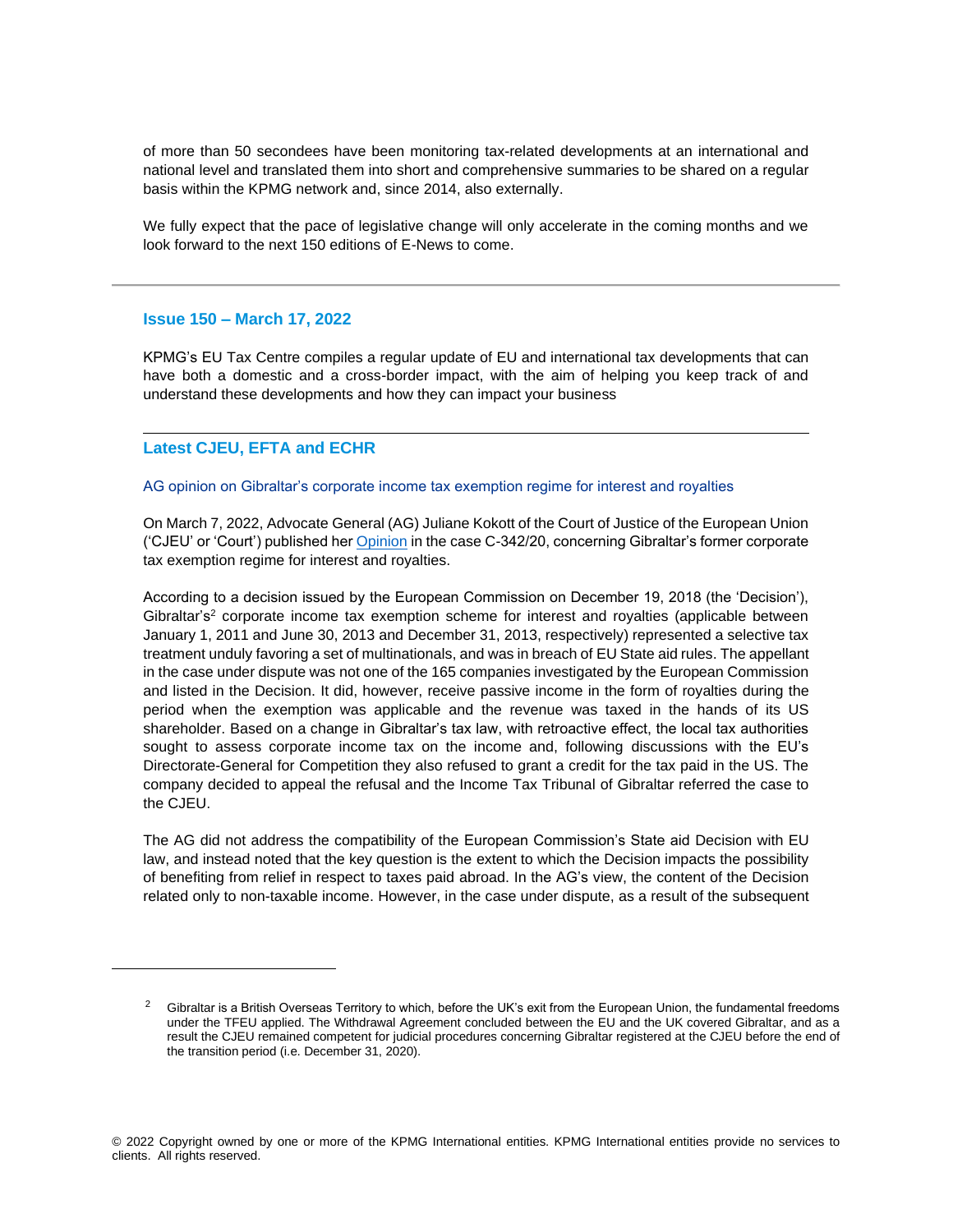law changes, the royalty income derived by the taxpayer was taxable in Gibraltar. Moreover, a tax credit could be obtained only if tax was actually paid elsewhere – in the present case in the US. Based on these facts, the AG concluded that the Decision does not apply to provisions that allow setting-off taxes paid abroad against the corresponding tax in Gibraltar. The AG also noted that her conclusion would have been different if the possibility to benefit from a tax credit was introduced after the Decision was adopted, as a way to circumvent it and render ineffective its legal consequences. However, this is not the case since the credit regime already existed and was not challenged by the Commission in its Decision.

The AG continued by analyzing if the uniliteral tax credit available in Gibraltar represents unlawful State aid. In this regard, the AG observed that elimination of double taxation is a legitimate objective in both the OECD's and the EU's view, and that Member States are free to decide the most appropriate system and conditions for granting relief. The AG therefore concluded that Gibraltar's tax credit provision does not constitute State aid.

In view of these considerations, the AG proposed that the Court finds that neither the Decision, nor the State aid rules preclude the appellant from benefiting from a tax credit for taxes paid abroad.

#### AG opinion on compatibility of the German cross-border loss relief with EU law

On March 10, 2022, AG Collins of the CJEU gave his opinion in the W [case](http://curia.europa.eu/juris/documents.jsf?oqp=&for=&mat=or&lgrec=fr&jge=&td=%3BALL&jur=C&num=C-538%252F20&page=1&dates=&pcs=Oor&lg=&pro=&nat=or&cit=none%252CC%252CCJ%252CR%252C2008E%252C%252C%252C%252C%252C%252C%252C%252C%252C%252Ctrue%252Cfalse%252Cfalse&language=en&avg=&cid=1787937) (C-538/20). As reported in E-news [issue 124,](https://home.kpmg/xx/en/home/insights/2021/01/e-news-124.html) the case concerns a German taxpayer with a permanent establishment in the UK that incurred losses, which cannot be deducted in Germany as the double treaty concluded between the two countries includes the exemption method to avoid double taxation. The referring court requested clarifications regarding the compatibility with the freedom of establishment of the German rules on the deductibility of losses from foreign permanent establishments located in another Member State.

The AG noted that based on settled case-law foreign permanent establishments taxable only in the state where they are established – and by way of symmetry allowed to deduct losses only in that jurisdiction, are not in objectively comparable situations with permanent establishments set-up in the same state as the head-office. Therefore, in the AG's view, the German tax regime under dispute does not restrict the freedom of establishment.

Based on the above, the AG suggested that the Court finds that a Member State is not precluded to deny the deduction of final losses incurred by a foreign permanent establishment from the taxable profits of its resident head-office, where relevant double tax treaty includes the exemption method to avoid double taxation.

# **EU Institutions**

o

# **EUROPEAN COMMISSION**

#### Management Plan published for 2022

On March 7, 2022, the European Commission published the Directorate General (DG) for Taxation and Customs Union [management plan](https://ec.europa.eu/info/system/files/taxud_mp_2022_en.pdf) for 2022, which sets out the objectives of the Commission in the field of taxation for the remainder of 2022. From a direct taxation perspective, the management plan states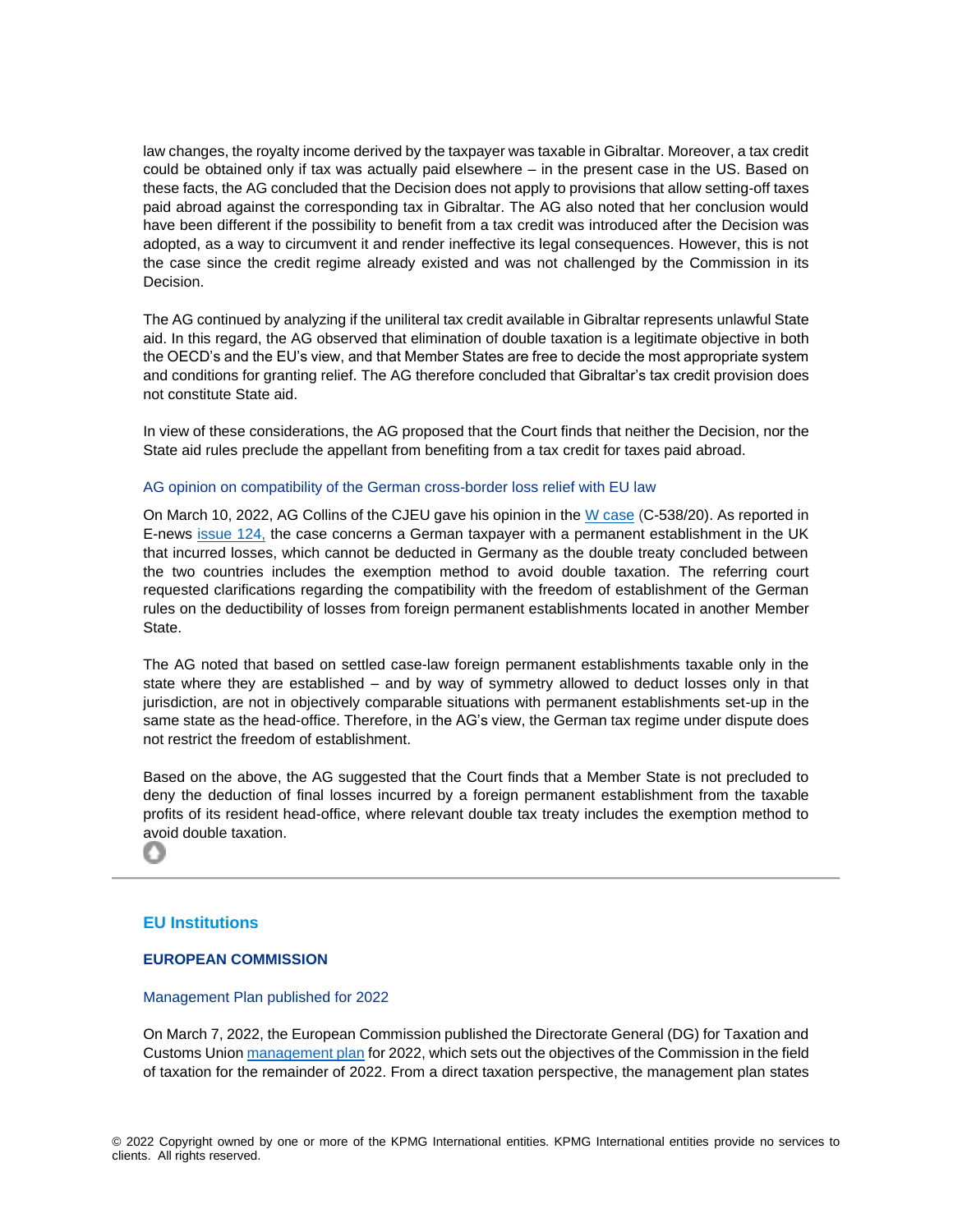that the main outputs for 2022 in terms of new policy initiatives will be as follows:

- Proposal to implement the globally agreed re-allocation of taxing rights (Pillar One of the OECD BEPS 2.0 proposals): targeted for Q4 2022;
- Proposal to publish the effective tax rate (ETR) at which large groups pay corporation tax in each jurisdiction: targeted for Q2 2022;
- Proposal for a debt-equity bias reduction allowance (DEBRA): targeted for Q1 2022;
- Extension of the automatic exchange of information to cover crypto-currencies (DAC8): targeted for Q2 2022;
- Proposal for Withholding Tax Relief procedures: targeted for Q4 2022.

The timelines for the initiatives above have been subject to change since they were first announced in May 2021 as part of the Commission's communication on Business Taxation for the 21<sup>st</sup> century.

Please refer to [Euro Tax Flash Issue 448](https://home.kpmg/xx/en/home/insights/2021/05/european-commission-communication-on-business-taxation-for-the-21st-century.html) and E-News issues [145](https://home.kpmg/xx/en/home/insights/2021/12/e-news-145.html) and [147](https://home.kpmg/xx/en/home/insights/2022/02/e-news-147.html) for further details.

# **COUNCIL OF THE EU**

# ECOFIN Council fails to reach agreement on a revised proposal for an EU Minimum Tax Directive

On March 15, 2022, the Economic and Financial Affairs Council of the EU (ECOFIN) failed to reach political agreement on the [revised proposal](https://urldefense.com/v3/__http:/link.kpmgmailers.com/ls/click?upn=LPP8073zsXZprV558WZizGMrtvUbXgT91xv-2B8J5aFLH6Rys3anYGVdt93oywDF3dzEY42tHv4bgKQrQMBQkYZWz1hM5TqMtlGD-2Bux-2BrRNoACN5qP6oJQXTcGmd7Ilw-2FZT-2FLfjFWZx4diJTtZu4ptIw-3D-3DKnkA_YoOSKr1NP1W8kCUEqdLsSwcPZCkDd8EuncG-2B-2BftgF7cQbv373CyRfPlaEZx1Y3vFlECuZ1U-2F5HvHqUlLA7NpNjnCBfZayPXefSzs-2Bs-2FkCyzm8KtSOg2x-2By6dt7dwRhEklj1Q0KrP5GCgPbMrjZtj6LGMtnvX-2FwUFiRA4ZKqedQmkjBhFOF1dDD5JzrYgxn1S-2B8ZhMhmKD69nnYtlcvbTzSdxqEmwRZa1rYN4JaBpFzg-3D__;!!E1R1dd1bLLODlQ4!T7vQLcVJZlz1mruo065UOl6_W-GQ_-Ypli7ab2cqenIFHQOaAiOHbkwqnTvD0tB_QE7ywGc4$) for an EU Minimum Tax Directive (compromise text).

The compromise text, which continues to be closely aligned with the Model Rules, builds on the European Commission's December 2021 proposal, but provides for several amendments that refer to the ongoing work of the OECD and rectifies areas of discrepancy between the Model Rules and the initial text. In order to address concerns previously raised by Member States, the compromise text refers to:

- a transposition deadline of December 31, 2023, i.e. Income Inclusion Rule (IIR) to apply for fiscal years beginning on or after December 31, 2023 – previously January 1, 2023, and
- an option for Member States to defer the application of the IIR and the Undertaxed Payment Rule (UTPR), where no more than ten Ultimate Parent Entities (UPEs) of in-scope MNE groups are located in those Member States. The March 12 compromise text mentioned a possible deferral up to December 31, 2025. However, during the ECOFIN meeting a deferral of up to five years was mentioned.

However, four Member States (Estonia, Malta, Poland and Sweden) restated their concerns in respect of the short implementation timeline, the adoption of the rules independent of Pillar One and details of the deferral option for qualifying Member States. The four Member States were therefore not able to express support for the general approach at this stage. Accordingly, further discussions are required and the French Presidency is aiming to reach agreement during the ECOFIN meeting scheduled for April 5, 2022.

For more information, please refer to [Euro Tax Flash issue 468.](https://home.kpmg/xx/en/home/insights/2022/03/etf-468-ecofin-fails-to-reach-agreement-on-revised-proposal-for-an-eu-minimum-tax-directive.html)

# ECOFIN Council discusses revised proposal for a carbon border adjustment mechanism

During the March 15, 2022 ECOFIN meeting, the Ministers of Finance reached political agreement on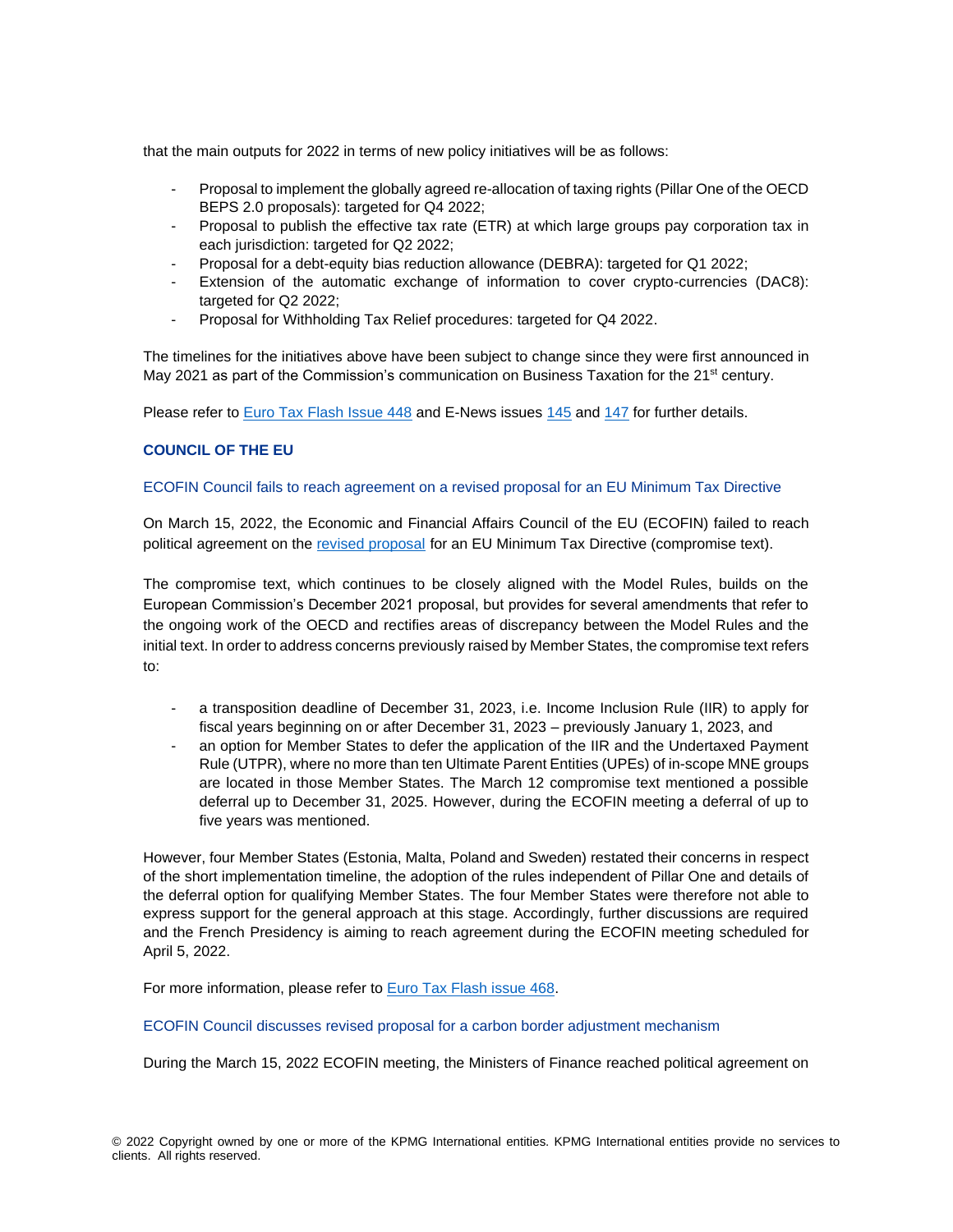a general approach for the [revised proposal](https://data.consilium.europa.eu/doc/document/ST-7044-2022-INIT/en/pdf) for an EU carbon border adjustment mechanism (CBAM). As reported in [Euro Tax Flash issue 454,](https://home.kpmg/xx/en/home/insights/2021/07/etf-454-european-commission-proposes-a-series-of-carbon-pricing-reforms.html) the CBAM was initially proposed by the Commission in July 14, 2021 as part of the 'Fit for 55' package and aims at reducing the risk of carbon leakage by encouraging producers in non-EU countries to green their production processes.

The Council agreed to a more centralized approach in terms of CBAM governance, as compared to the Commission's initial proposal. This would include a central registry to be set up at EU level to centralize CBAM declarants (importers). A de minimis exemption for consignments with a value of less than EUR 150 is also envisaged with the aim to reduce administrative complexity.

According to the [note](https://data.consilium.europa.eu/doc/document/ST-6978-2022-INIT/en/pdf) to the Council by the Permanent Representatives Committee, the Council needs to continue its work on a number of issues related to the CBAM, despite not being part of the proposed regulation. In particular, this concerns the phase-out of free allowances established by the EU Emissions Trading System Directive and limiting potential carbon leakage from exports.

The Council also emphasized the need for an enhanced cooperation with third countries, which could include a climate club to be set up in parallel to the CBAM, focused on carbon pricing policies.

For more information, please refer to the EU Council's [press release.](https://www.consilium.europa.eu/en/press/press-releases/2022/03/15/carbon-border-adjustment-mechanism-cbam-council-agrees-its-negotiating-mandate/)

#### **EUROPEAN PARLIAMENT**

#### MEPs approve report on EU Withholding Tax Framework

During the March 10, 2022 plenary session of the European Parliament (EP), the EP's [resolution](https://www.europarl.europa.eu/doceo/document/A-9-2022-0011_EN.html) on a European Withholding Tax framework was adopted.

As noted in [E-News issue 147,](https://home.kpmg/xx/en/home/insights/2022/02/e-news-147.html) the report was intially approved by the ECON Committee of the European Parliament on January 25, 2022 and calls on the Commission and Member States to establish a harmonized withholding tax framework that ensures that all dividend, interest and royalty payments flowing out of the EU are taxed at a minimum effective tax rate, without suggesting the level at which the rate should be set. In this context, the Council is asked to swiftly resume and conclude the negotiations on proposed amendments to the Interest and Royalties Directive that would make the benefits of the Directive conditional on the interest and royatlty income being taxed in the hands of any third-country recipient. The EP also encourages the inclusion of such a measure in the proposed Directive on the implementation of the OECD Pillar Two proposals.

The report also expresses concerns regarding the lack of an effective minimum tax rate for dividend payments to shareholders in the EU and requests that the Commission analyzes the issue and, if needed, revises the Parent Subsidiary Directive. The report also calls for enhanced cooperation and mutual assistance between tax authorities, financial market supervisory authorities and, where appropriate, law enforcement bodies regarding the detection and prosecution of withholding tax reclaim schemes. The resolution also notes that only one Member State has implemented the OECD TRACE initiative, which empowers authorised intermediaries to reclaim withholding tax claims on portfolio investments, and calls on other Member States to assess the impact of TRACE on the reduction of administrative burden reductions as well as the impact on tax revenues and fraud risks.

For more information, please refer to the European Parliament's [press release.](https://www.europarl.europa.eu/news/en/press-room/20220307IPR24930/meps-adopt-recommendations-on-reforming-withholding-taxes-simpler-tax-systems)

MEPs approve report on fair and simple taxation supporting the recovery strategy

On March 10, 2022, a [resolution](https://www.europarl.europa.eu/doceo/document/A-9-2022-0024_EN.html) calling for a fairer and simpler taxation system was adopted by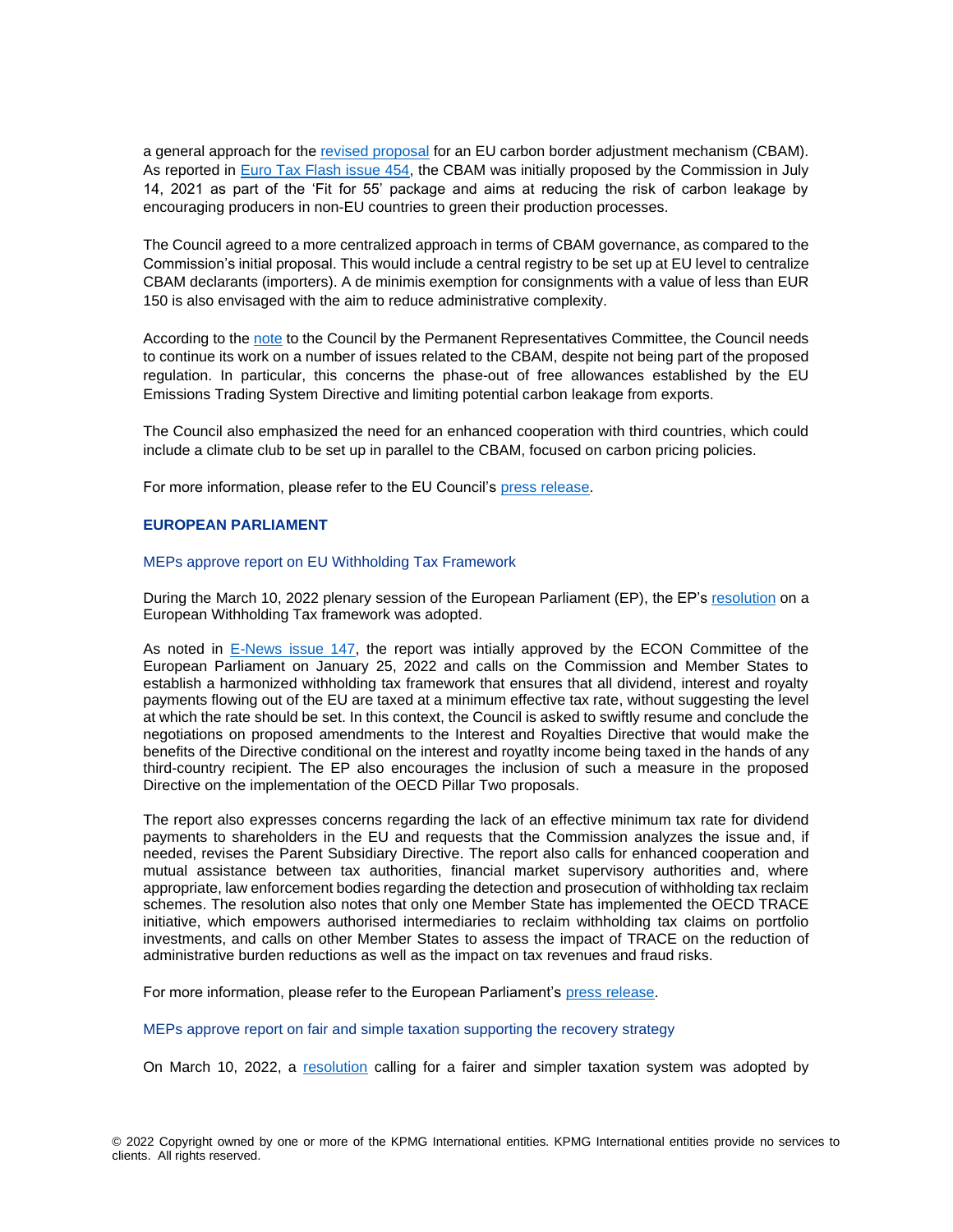# members of the EP (MEPs).

The resolution makes a number of recommendations to the Commission on how fair and simple taxation could support the recovery strategy. Key recommendations include:

# *Withholding tax measures*

- In line with the EU Withholding Tax Framework motion mentioned above, this resolution also calls for the Commission to assess the benefits of a minimum effective withholding tax rate and recommends that the Commission should relaunch the discussion on the blocked revision of the Interest and Royalties Directive.

# *Exchange of information*

- While the resolution stresses the importance of swift exchange of information between Member States and looks forward to the Commission's proposal to extend the automatic exchange of information to include crypto-assets (DAC8), it is also critical of the fact that information collected under the Directive on Administrative Cooperation has not been shared with the European Parliament.
- The use of artificial intelligence to maximize the effectiveness of the use of data is recommended, as well as the increase of both the quantity and quality of data exchanged with a view to having a more efficient system (while noting that this should not give rise to a disproportionate rise in administrative costs for taxpayers).

# *Employment taxes and cross-border workers*

- More attention should be paid to the large number of mobile workers and recommends that the tax burden should not move from capital gains towards labor taxes.
- The Commission should bring forward a proposal to address new working arrangements which have developed rapidly due to COVID-19 and highlights an urgent need to better define the notion of tax residency for individuals to ensure that the risk of double taxation or double nontaxation between Member States is minimized.

# *Code of Conduct Group reform*

- The report also criticizes the outcome of the Economic and Financial Affairs Council (ECOFIN) meeting of the Council of the EU on December 8, 2021, where Finance Ministers of Member States failed to reach agreement on a revised mandate for the Code of Conduct Group on Business Taxation and reiterates its support for the Commission's intention to expand the scope of this mandate. In particular, the report calls for the inclusion of preferential personal income tax regimes to be included with the Code of Conduct Group mandate. For more information on the outcome of the ECOFIN meeting on December 8, 2021, please refer to [Euro](https://home.kpmg/xx/en/home/insights/2021/12/etf-461-eu-code-of-conduct-group-reports-to-ecofin.html)  [Tax Flash issue 461.](https://home.kpmg/xx/en/home/insights/2021/12/etf-461-eu-code-of-conduct-group-reports-to-ecofin.html)
- The Commission should use the Recovery and Resilience Facility to pursue fiscal reforms and investments leading to a fairer, more sustainable and better digitalized fiscal system.

# *International corporate tax reform*

- The resolution also welcomes the OECD/G20 Inclusive Framework on BEPS (IF) on the allocation of taxing rights and the application of a minimum effective tax rate of 15 percent on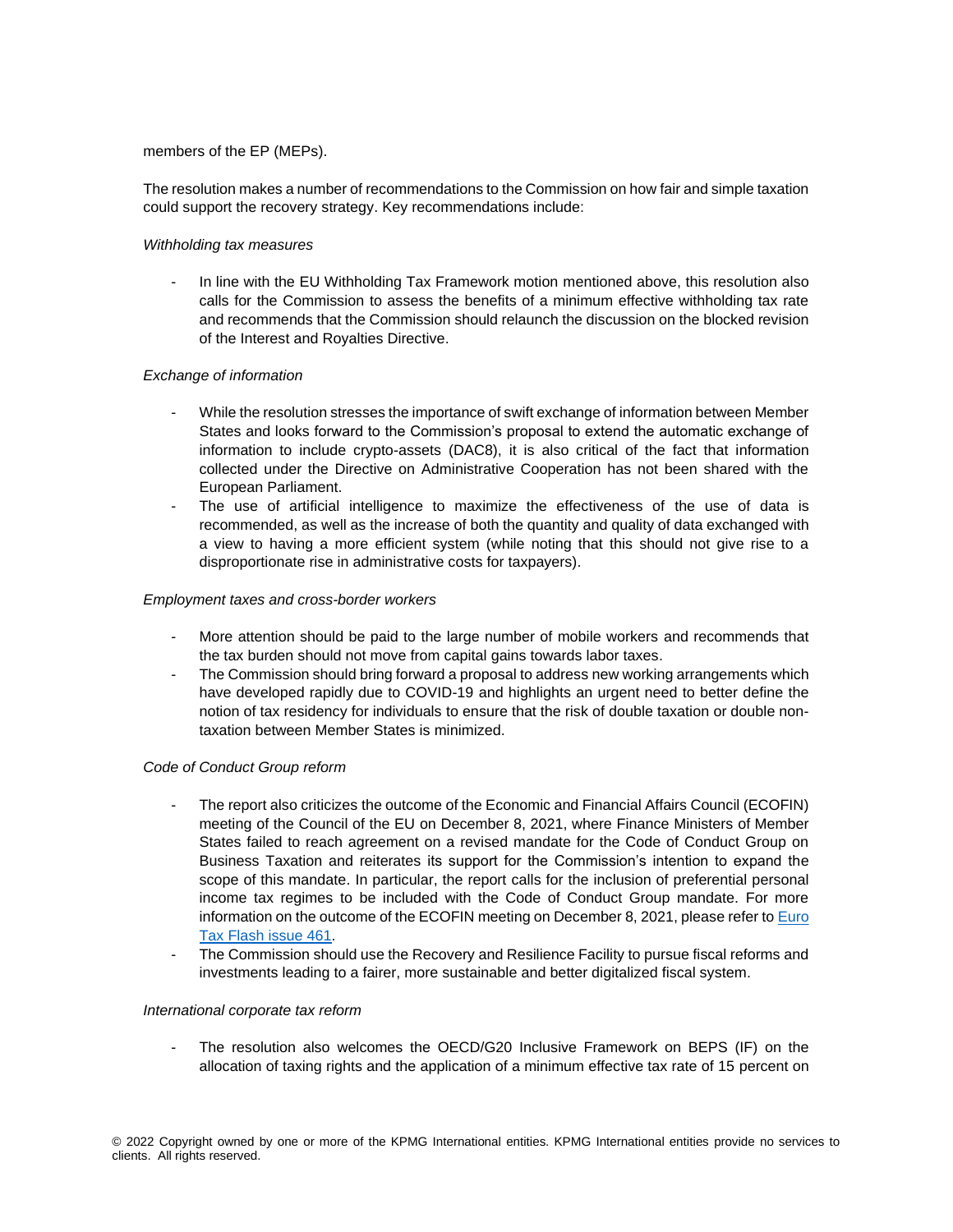the global profits of MNEs and also calls for the collection of regularly updated data on effective corporate tax rates paid by the largest MNEs in the European Union. The resolution also welcomes the Commission's proposal for a directive to neutralize the use of shell entities (see [Euro Tax Flash issue 464](https://home.kpmg/xx/en/home/insights/2021/12/etf-464-european-commission-proposes-directive-to-neutralize-misuse-of-shell-entities-for-tax-purposes.html) for further details).

Finally, the resolution is critical of the lack of progress that was made on the Commission's in developing a common consolidated corporate tax base (CCCTB) but is supportive of the rationale of the Commission's Business in Europe: Framework for Income Taxation proposal which is expected in 2023. For further detail on the BEFIT proposal, please refer to Euro Tax [Flash issue 448.](https://home.kpmg/xx/en/home/insights/2021/05/european-commission-communication-on-business-taxation-for-the-21st-century.html)

For more information, please refer to the European Parliament's [press release.](https://www.europarl.europa.eu/news/en/press-room/20220307IPR24930/meps-adopt-recommendations-on-reforming-withholding-taxes-simpler-tax-systems) O

# <span id="page-7-0"></span>**OECD and other International Institutions**

# **OECD**

Release of the OECD Commentary to the Model Rules and launch of the public consultation on the GloBE Implementation Framework (Pillar Two)

On March 14, 2022, the IF published the [Commentary](https://www.oecd.org/tax/beps/tax-challenges-arising-from-the-digitalisation-of-the-economy-global-anti-base-erosion-model-rules-pillar-two-commentary.pdf) to the Global Anti-Base Erosion (GloBE) Model Rules, as part of its Two-Pillar solution to address the tax challenges arising from the digitalisation of the economy.

According to the [press release,](https://www.oecd.org/tax/beps/oecd-releases-detailed-technical-guidance-on-the-pillar-two-model-rules-for-15-percent-global-minimum-tax.htm) the Commentary is intended to provide in-scope MNE groups and tax administrations with detailed and comprehensive technical guidance on the operation and intended outcomes under the GloBE rules and clarifies the meaning of certain terms. The Commentary is therefore intended to promote a consistent and common interpretation of the GloBE Rules. The Commentary also illustrates the application of the rules to various fact patterns, presented in the form of examples related to Chapters 2-7 of the Model Rules and included in a separat[e document.](https://www.oecd.org/tax/beps/tax-challenges-arising-from-the-digitalisation-of-the-economy-global-anti-base-erosion-model-rules-pillar-two-examples.pdf)

In addition, the OECD announced that, as a next step, it will turn to the development of the Implementation Framework, which is supposed to provide agreed administrative procedures, such as filing obligations and the development of safe-harbours to facilitate coordinated implementation and administration of the GloBE Rules. It is also expected that the Implementation Framework will include guidance to assist tax administrations in determining whether a minimum tax is considered as a qualified Income Inclusion Rule, a qualified Undertaxed Payment Rule or a qualified Domestic Top-up Tax. In this context, the IF launched a public consultation to collect input from stakeholders on the matters they consider need to be addressed as part of the Implementation Framework.

For more information, please refer to the OECD's [release](https://www.oecd.org/tax/beps/oecd-invites-public-input-on-the-implementation-framework-of-the-global-minimum-tax.htm) and a KPMG [TaxNewsFlash.](https://home.kpmg/us/en/home/insights/2022/03/tnf-oecd-commentary-pillar-two-model-rules-domestic-implementation-global-minimum-tax.html)

Public consultation on Draft Model Rules in respect of Amount A building blocks (Pillar One)

On March 8, 2022, the OECD released [comments](https://www.dropbox.com/s/l78ls9tzno2p8jx/public-comments-pillar-one-amount-a-tax-base-determinations.zip?dl=0) received on the Draft Model Rules for Tax Base Determination in relation to Amount A of the OECD Pillar One solution to reallocate profits of multinational enterprises to market jurisdictions. The OECD received a total of 35 responses, including a [response letter](https://assets.kpmg/content/dam/kpmg/xx/pdf/2022/03/kpmg-contribution-minimum-tax-directive-eu-consultation.pdf) submitted by KPMG, which highlights the following key issues: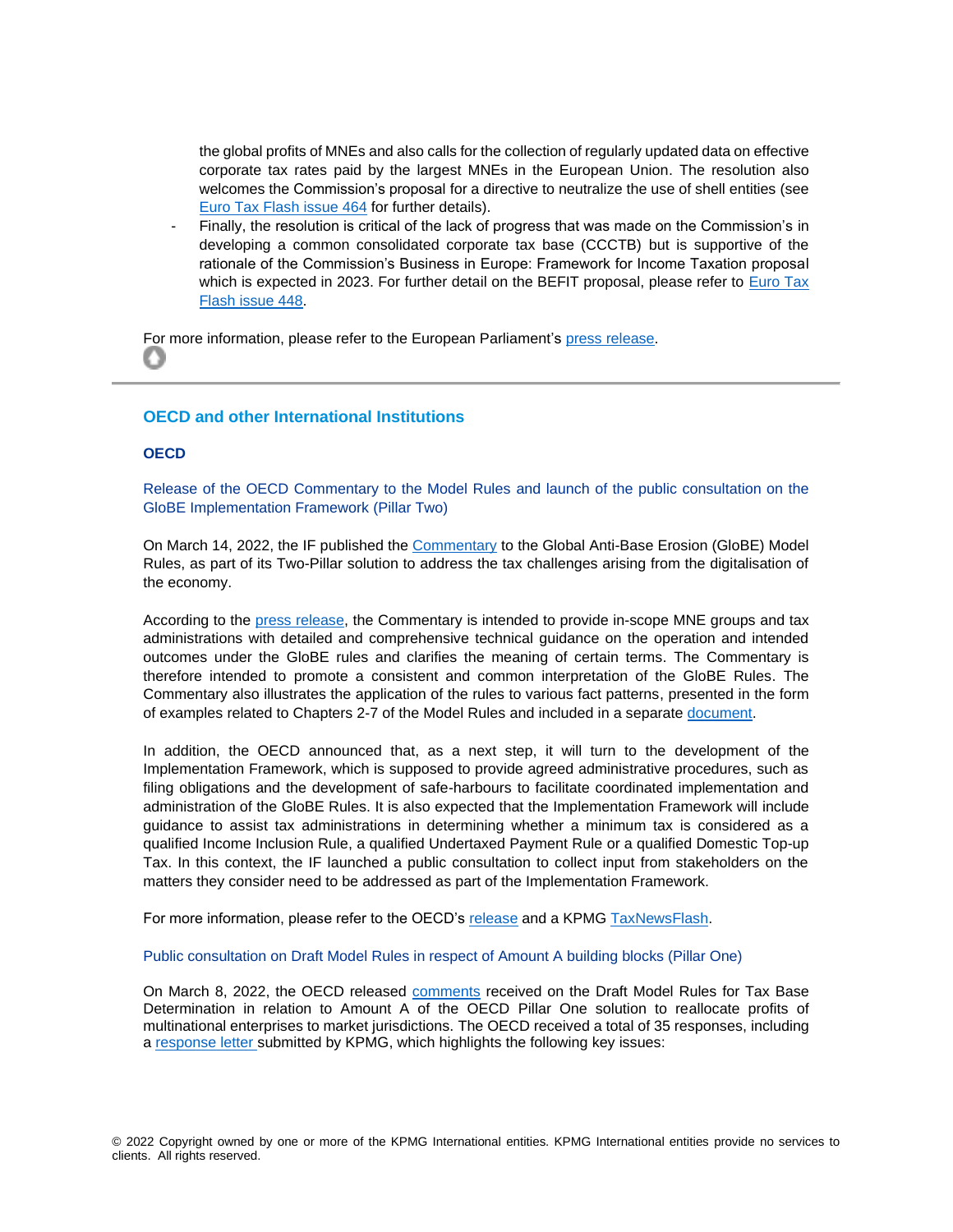- Accepting only qualifying financial accounting standards should be revisited if the revenue scoping threshold drops to EUR 10 billion, as envisioned;
- Commentaries for the book-to-tax adjustments should be the subject of a future public consultation;
- Another book-to-tax adjustment should be added to exclude fair value accounting gains/impairments related to assets and liabilities;
- Minority interests should be explicitly excluded:
- A materiality threshold should be considered, particularly for policy disallowed expenses;
- Time limitations imposed on the loss carry-forward mechanism should be lengthened;
- The eligible restatement adjustment "cap" should be eliminated to avoid businesses needing to track carry-forward attributes;
- The exclusion for regulated financial services should be broad to avoid the inherent complexity of determining the Amount A tax base for financial services businesses;
- Transferred losses in an eligible business combination or an eligible division exclusion for the disposition of an ownership interest;
- All aspects of the Amount A tax base should be included in the tax certainty process and any disputes should be dealt with in a mandatory and binding manner.

In addition, KPMG encourages the Task Force on the Digital Economy to carefully review all the adjustments agreed as part of the Pillar Two GloBE Rules and consider arriving at a single tax base determination, to the greatest extent possible, that can be consistently applied across both Pillars.

For more details, please refer to a KPMG [TaxNewsFlash](https://home.kpmg/us/en/home/insights/2022/03/tnf-oecd-comments-on-draft-model-rules-for-tax-base-determinations-under-pillar-one-amount-a.html) and th[e OECD's release.](https://www.oecd.org/tax/beps/public-comments-received-on-the-draft-rules-for-tax-base-determinations-under-pillar-one-amount-a.htm)

#### Updated transfer pricing country profiles 2021/2022

On February 28, 2022, OECD announced the [publication](https://www.oecd.org/tax/transfer-pricing/transfer-pricing-country-profiles.htm) of a new batch of updated transfer pricing country profiles that provide information on local transfer pricing legislation and practices including the arm's length principle, transfer pricing methods, comparability analysis, intangible property, intra-group services, cost contribution agreements, transfer pricing documentation, administrative approaches to avoiding and resolving disputes, safe harbours, and other implementation measures.

As part of the new release, the OECD published for the first time country profiles of Honduras, Iceland, Jamaica, Papua New Guinea, Senegal and Ukraine, which increased the total number of OECD country profiles to 91.

For more details, please refer to a KPMG [TaxNewsFlash.](https://home.kpmg/us/en/home/insights/2022/02/tnf-oecd-third-batch-2021-2022-updated-transfer-pricing-country-profiles.html)

#### Bahrain and Romania deposit MLI ratification instrument

On February 28, 2022, Bahrain and Romania deposited their instruments of ratification for the Multilateral Convention to Implement Tax Treaty Related Measures to Prevent BEPS (MLI). For these two jurisdictions, the MLI will enter into force on June 1, 2022.

[For m](#page-0-0)ore details, please refer to the [OECD's release.](https://www.oecd.org/tax/beps/bahrain-and-romania-deposit-instruments-for-the-ratification-of-the-multilateral-beps-convention.htm)Ω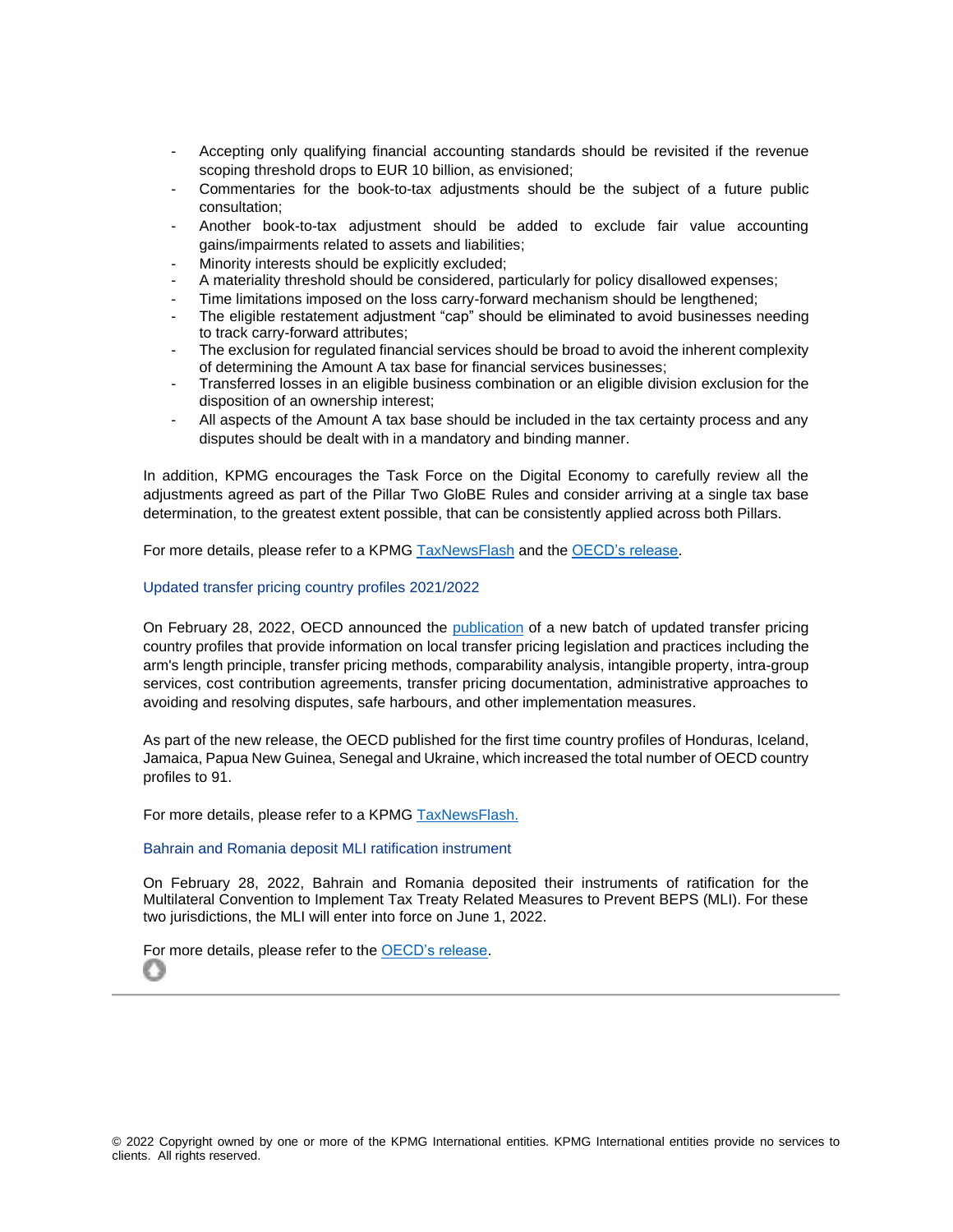#### <span id="page-9-0"></span>**Local Law and Regulations**

#### **Estonia**

#### Amendments to transfer pricing regulations

With effect from January 1, 2022, Estonian transfer pricing regulations were amended and harmonized with the general principles of the OECD Transfer Pricing Guidelines for Multinational Enterprises and Tax Administrations published in 2017.

Based on the new regulations, the transfer pricing documentation must include a master file that contains the data on a consolidated group, a taxpayer's file on a local Estonian company and a countryby-country report. In addition, the new regulations provide detailed information about the content and documents that need to be added to the documentation components. The new regulations also specify the application of transfer pricing methods and requirements for a comparability analysis.

For more details, please refer to a [report](https://home.kpmg/ee/en/home/insights/2022/03/infocourier---march-2022.html) prepared by the KPMG member firm in Estonia.

#### **Greece**

#### Guidance on the application of CFC rules

On February 23, 2022, the Greek tax authorities published a [Circular](https://www.aade.gr/egkyklioi-kai-apofaseis/e-2018-23-02-2022) clarifying the application of the Greek controlled foreign company (CFC) rules as introduced by legislation on January 1, 2019 implementing the EU Anti-Tax Avoidance Directive (ATAD).

The Circular provides clarifications in respect of the scope, definitions and application of the CFC rules. In addition, the Circular notes that the Greek CFC rules do not apply to shipping companies that are subject to the Greek tonnage tax regime and to companies with funds either stemming from shipping activities or shipping investment funds. The Circular also provides that the exemption for substantial economic activity is only applicable to CFCs or permanent establishments that are located in an EU/EEA jurisdiction (i.e. not a third-country jurisdiction). In this context, the Circular further notes that the burden of proof is with the Greek tax authorities, i.e. to prove that a CFC does not carry on substantial economic activity.

For more information, please refer to a [report](https://assets.kpmg/content/dam/kpmg/gr/pdf/2022/03/tax-updates-14032022-en.pdf) prepared by the KPMG member firm in Greece.

#### **Ireland**

#### Updated guidance on defensive measures for non-cooperative jurisdictions

On February 21, 2022, Irish Revenue [published](https://www.revenue.ie/en/tax-professionals/ebrief/2022/no-0392022.aspx) updated guidance on defensive measures against jurisdictions included on the EU list of non-cooperative jurisdictions. As part of Finance Act 2021, Ireland introduced defensive measures to its Controlled Foreign Company (CFC) legislation to limit the availability of the effective tax rate exemption, the low profit margin exemption, and the low accounting profit exemption where an Irish resident company has a CFC resident in a jurisdiction which is listed as a non-cooperative jurisdiction.

In addition, the guidance has been updated to highlight that additional reporting requirements have been added to the Irish corporation tax return requiring taxpayers to disclose transactions involving the payment of interest, royalties and dividends to listed jurisdictions.

# Updated CRS filing guidelines published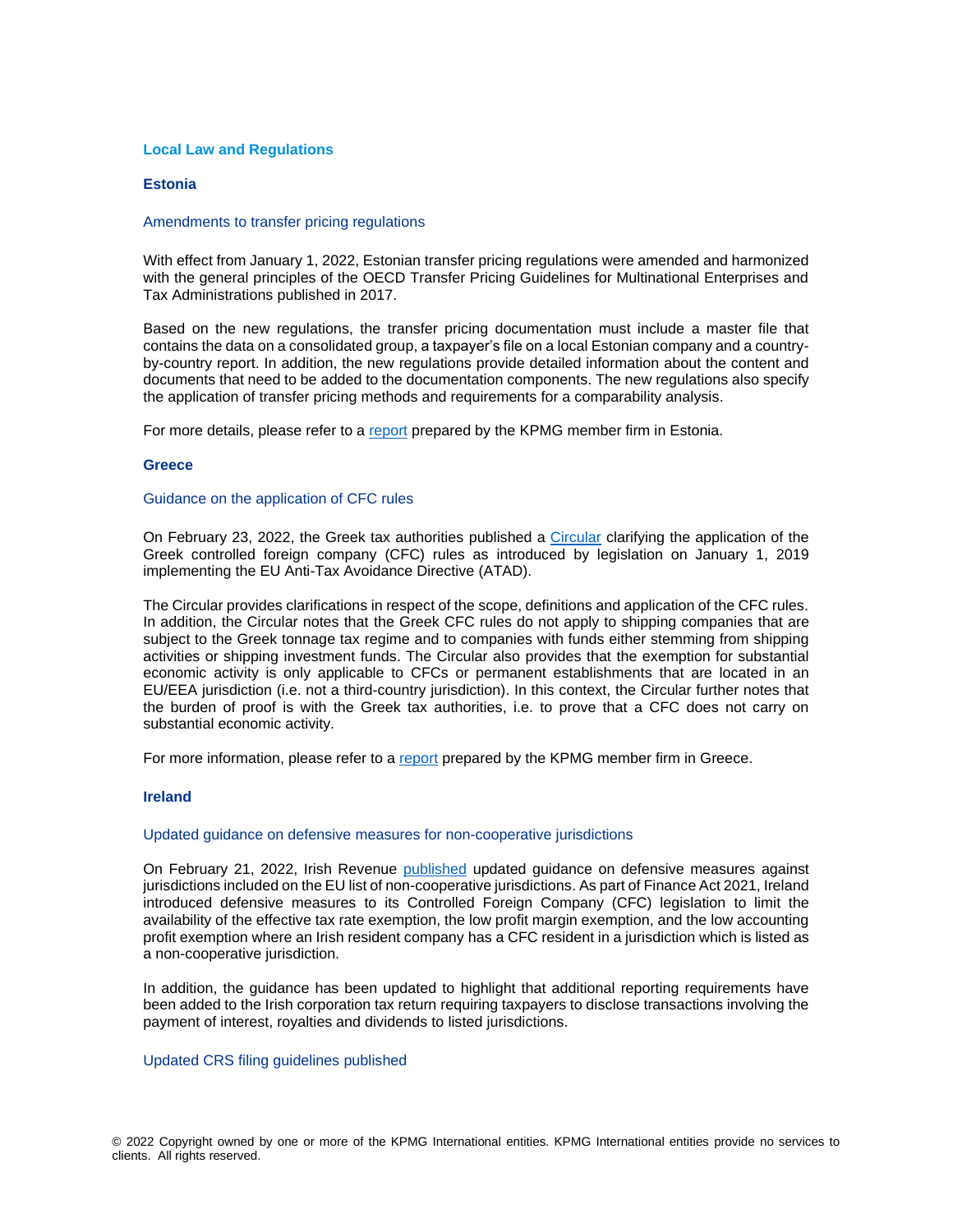On February 16, 2022, the Irish Revenue [issued](https://www.revenue.ie/en/tax-professionals/tdm/income-tax-capital-gains-tax-corporation-tax/part-38/38-03-26.pdf) updated Common Reporting Standard (CRS) filing guidelines, providing additional guidance for financial institutions on filing a correction return in accordance with OECD schema guidelines.

For more information, please refer to a [report](https://assets.kpmg/content/dam/kpmg/us/pdf/2022/03/tnf-fatca-ireland-mar1-2022.pdf) by KPMG member firm in Ireland.

#### **Luxembourg**

#### EU securitization vehicles in scope of Luxembourg interest limitation rules as from 2023

On March 9, 2022, the Luxembourg Ministry of Finance issued a new bill to amend the scope of the Luxembourg interest limitation rules in response to an infringement procedure launched by the European Commission with respect to the exemption currently granted to securitization vehicles ("SVs") (for more information on the infringement procedure, please refer to [E-News issue 144\)](https://home.kpmg/xx/en/home/insights/2021/12/e-news-144.html).

As a result of the bill, these vehicles would become fully subject to the Luxembourg interest limitation rules, capping the deduction of net interest expenses (i.e., the amount of interest expense exceeding the interest income) up to the higher of 30 percent of tax EBITDA or EUR 3 million. This may, therefore, limit the capacity of those SVs to deduct interest expenses against revenue other than interest income or its equivalent.

The new bill shall be effective from financial years starting on or after January 1, 2023. As a next step, the bill needs to follow the usual legislative process.

For more information, please refer to a [report](https://home.kpmg/lu/en/home/insights/2022/03/eu-securitization-vehicles-in-scope-of-luxembourg-interest-limitation-rules-as-from-2023.html) prepared by the KPMG member firm in Luxembourg.

#### **Sweden**

#### New reporting requirements for certain foreign companies

On January 1, 2021, new reporting requirements were introduced in Sweden for foreign companies that do not file an income tax return and that satisfy one of three criteria:

- the foreign company is registered for Swedish F-tax (Swedish corporate taxation);
- the foreign company is required to deduct preliminary tax from compensation for work in Sweden; or
- the foreign company is required to provide the equipment necessary to keep an electronic staff register on a building or construction site.

Companies in-scope of the new reporting requirements must submit the following "specific information" on an annual basis (starting for financial years beginning after December 31, 2020):

- information regarding the company's operations in Sweden;
- the time period over which the operations or transactions have been conducted; and
- any other information that the Swedish tax agency requires to assess tax liability under the Swedish income tax law

For more details, please refer to a [report](https://home.kpmg/se/sv/home/nyheter-rapporter/2022/03/se-news-requirement-for-foreign-companies-to-file-specific-information.html) prepared by the KPMG member firm in Sweden.

# **Switzerland**

Switzerland launches public consultation on Pillar Two implementation proposal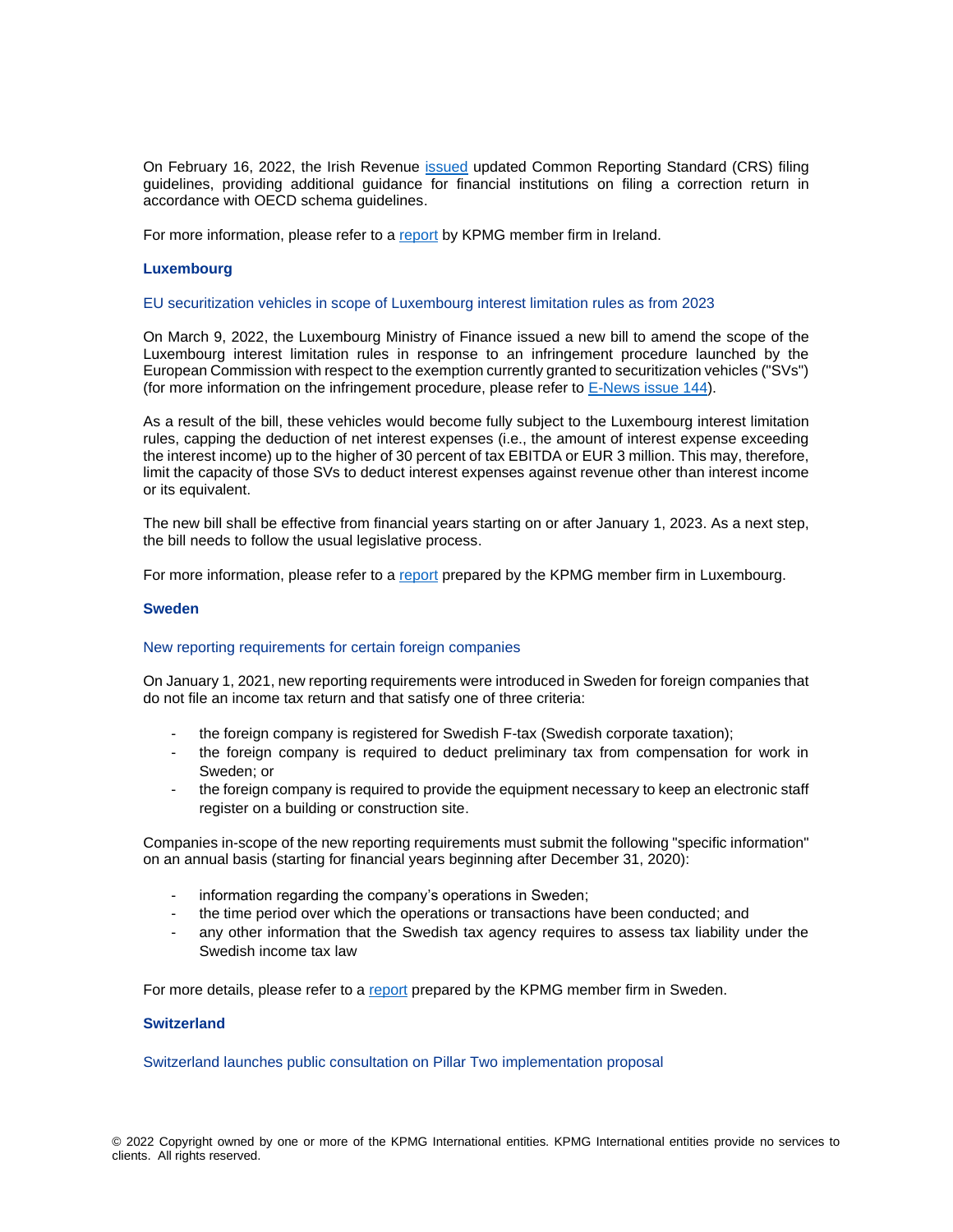On March 11, 2022, the Swiss Government launched a public consultation on a [proposal](https://www.newsd.admin.ch/newsd/message/attachments/70597.pdf) to translate the Pillar Two Model Rules (as proposed as part of the OECD/G20 Inclusive Framework's solution to the tax challenges arising from digitalisation of the economy) into Swiss domestic legislation by January 1, 2024 (for previous coverage, please refer to [E-News issue 146\)](https://home.kpmg/xx/en/home/insights/2022/01/e-news-146.html)

According to the [explanatory](https://www.newsd.admin.ch/newsd/message/attachments/70598.pdf) document, the legal implementation of the minimum taxation rules requires, as a first step, a constitutional amendment, which will allow the legislator to introduce both pillars of the OECD/G20 BEPS 2.0 project and, if necessary, to deviate from existing constitutional principles. In addition, the constitutional amendment will provide for a decree that sets transitional rules including enablement of the Government to issue a temporary ordinance, which will be replaced by a permanent law following ordinary legislative procedures and once all remaining issues regarding the application of the Model Rules have been clarified on global level.

The explanatory document further notes that the temporary ordinance is currently drafted by the Federal Council (Bundesrat) and is scheduled for release by August 2022. In this context, the explanatory document provides for the following key aspects of the to-be-developed ordinance:

- The temporary ordinance will ensure a minimum level of taxation at a rate of 15 percent in respect of MNE groups by applying the GloBE Rules in line with the Model Rules and the accompanying Commentary;
- The rules will not provide for any changes in respect of all other businesses, in particular small and medium enterprises or purely domestic groups;
- The decree will make use of the option provided in the Model Rules and Commentary of applying a Qualified Domestic Minimum Top-up Tax to low-taxed Constituent Entities located in Switzerland;
- The top-up taxes are to be collected by the cantons, in which the respective taxable Ultimate Parent Entity or Constituent Entity is located;
- The UTPR shall be introduced in form of a new charge on Constituent Entities located in Switzerland based on the UTPR top-up tax allocated to Switzerland;
- The local filing requirements shall take into account the GloBE Implementation Framework, which is currently developed by the OECD.

The cantons and interested stakeholder are invited to submit comments on the proposal by April 20, 2022.

For more information, please refer to the [press release](https://www.admin.ch/gov/de/start/dokumentation/medienmitteilungen.msg-id-87569.html) of the Swiss Government

#### Switzerland and Liechtenstein terminate agreement on Covid-19 related tax measures for cross-border workers

On March 2, 2022, the Swiss Federal Tax Administratio[n published](https://www.estv.admin.ch/estv/fr/accueil/droit-fiscal-international/international-par-pays/sif/liechtenstein.html#-490505228) a release informing that Switzerland and Liechtenstein agreed to terminate their agreement in respect of the taxation of cross-border workers during the COVID-19 pandemic with effect from March 31, 2022.

Based on the agreement, working days worked from home because of measures to combat the coronavirus pandemic were considered to be spent in the contracting state in which cross-border commuters would normally have carried out their work.

# **Ukraine**

#### Tax measures during the period of martial law adopted

On March 3, 2022 the Ukrainian Parliament adopted legislative acts for the period of the martial law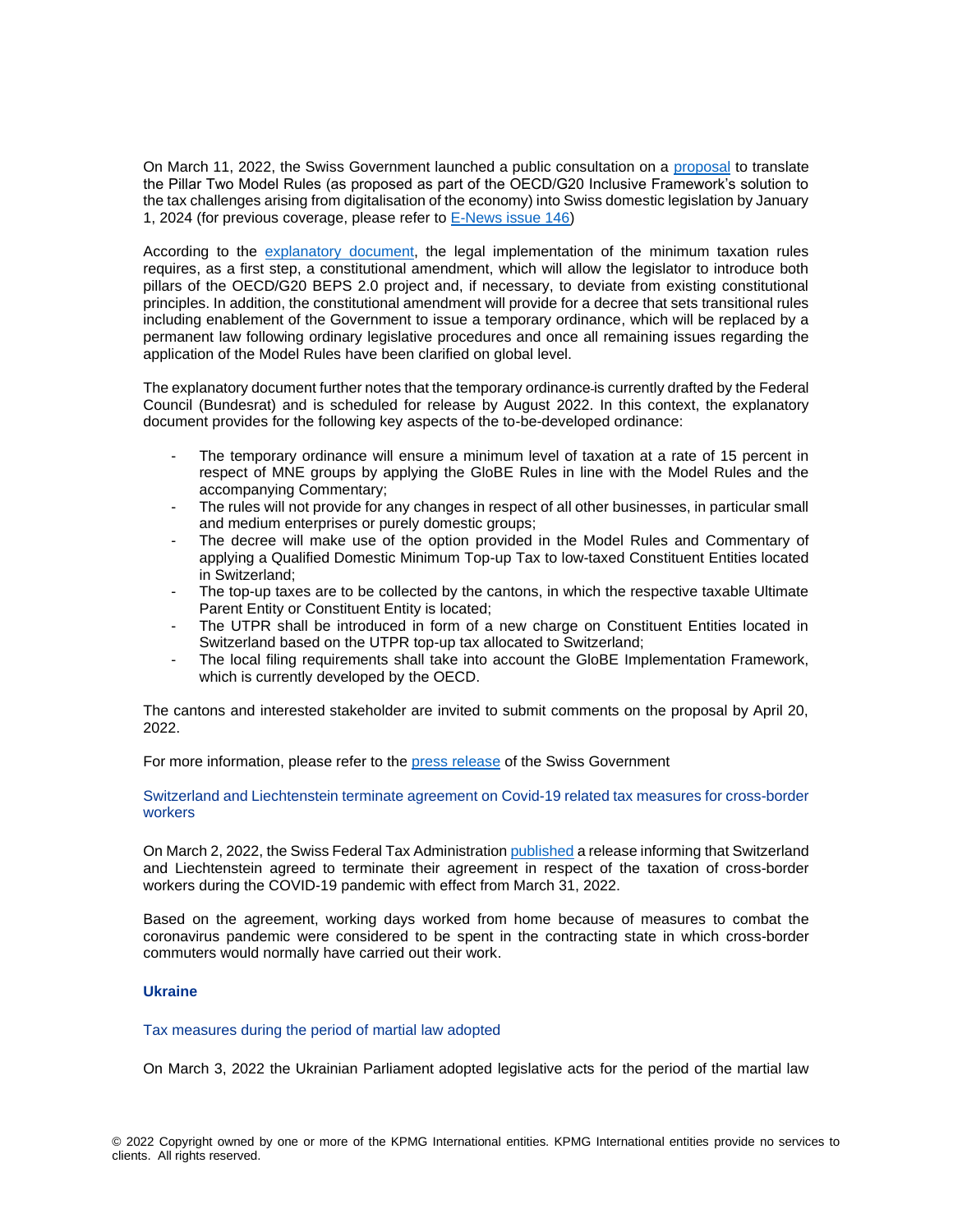that was implemented on February 24, 2022, due to the Russian invasion of Ukraine. The legislative acts provide for the following key tax measures:

- Suspension of tax filing and reporting deadlines for the duration of the martial law;
- Exemption from administrative fines and criminal proceedings in respect of late filing or failures to comply with tax reporting requirements provided that the obligations are met within 90 days after the termination of the martial law;
- Suspension of tax audits for the duration of the martial law.

It was previously announced that the Ukrainian Ministry of Finance and the tax authorities will continue their work during the period of the martial law and that all taxes and fees must be paid in accordance with the domestic tax legislation. The Ukrainian Parliament has also urged taxpayers to make advance tax payments, if possible, to financially support the armed forces.

#### **United Kingdom**

#### Finance Bill 2022 published

On February 24, 2022, the [Finance Bill](https://www.legislation.gov.uk/ukpga/2022/3/enacted) 2022 was published in the Official Gazette. As previously covered in [E-News issue 138,](https://home.kpmg/xx/en/home/insights/2021/08/e-news-138.html) key tax measures include the introduction of the new qualifying asset holding companies regime and the introduction of a new notification requirement for uncertain tax treatments.

The tax measures provided for in the Finance Bill will mainly become effective as from April 2022. For more information, please refer to a [report](https://home.kpmg/uk/en/home/insights/2021/08/tmd-l-day-2021.html) on the draft legislation and [report](https://home.kpmg/uk/en/home/insights/2022/02/tmd-fb-22-final-amendments-now-passed-including-a-new-tax-on-energy-retailers.html) on the final amendments to the Finance Bill prepared by the KPMG member firm in the UK.

#### Consultation for online sales tax launched

On February 25, 2022, the UK Government [released](https://www.gov.uk/government/news/uk-government-to-assess-whether-online-sales-tax-could-address-tax-imbalance-reported-by-retail-sector) a consultation on a proposal for an Online Sales Tax (OST) in order to rebalance the taxation of online and in-store retailers. It is noted that this consultation aims at helping the government to assess the case for and against implementing such a tax. If implemented, an OST would be used to reduce business rates for retailers with properties in the UK and fund the block grants of the devolved administrations in the usual way.

The consultation document also notes that the OST is different from a Digital Services Tax. In this context, the consultation document makes reference to the UK Government's agreement, along with other countries with similar measures, to transition away from its Digital Services Tax to a new global tax system once OECD Pillar One solution to reallocate profits of multinational enterprises to market jurisdictions is in place (for previous coverage, please see [E-News issue 141\)](https://home.kpmg/xx/en/home/insights/2021/10/e-news-141.html).

The consultation will end on May 20, 2022. For more information, please refer to a [report](https://home.kpmg/uk/en/home/insights/2022/03/tmd-consultation-on-online-sales-tax-released.html) prepared by [the](#page-0-0) KPMG member firm in the UK. O

#### <span id="page-12-0"></span>**Local Courts**

#### **Poland**

Supreme Court clarifies limit on tax-deductible debt financing costs

On March 3, 2022, the Polish Supreme Administrative Court confirmed that based on the domestic tax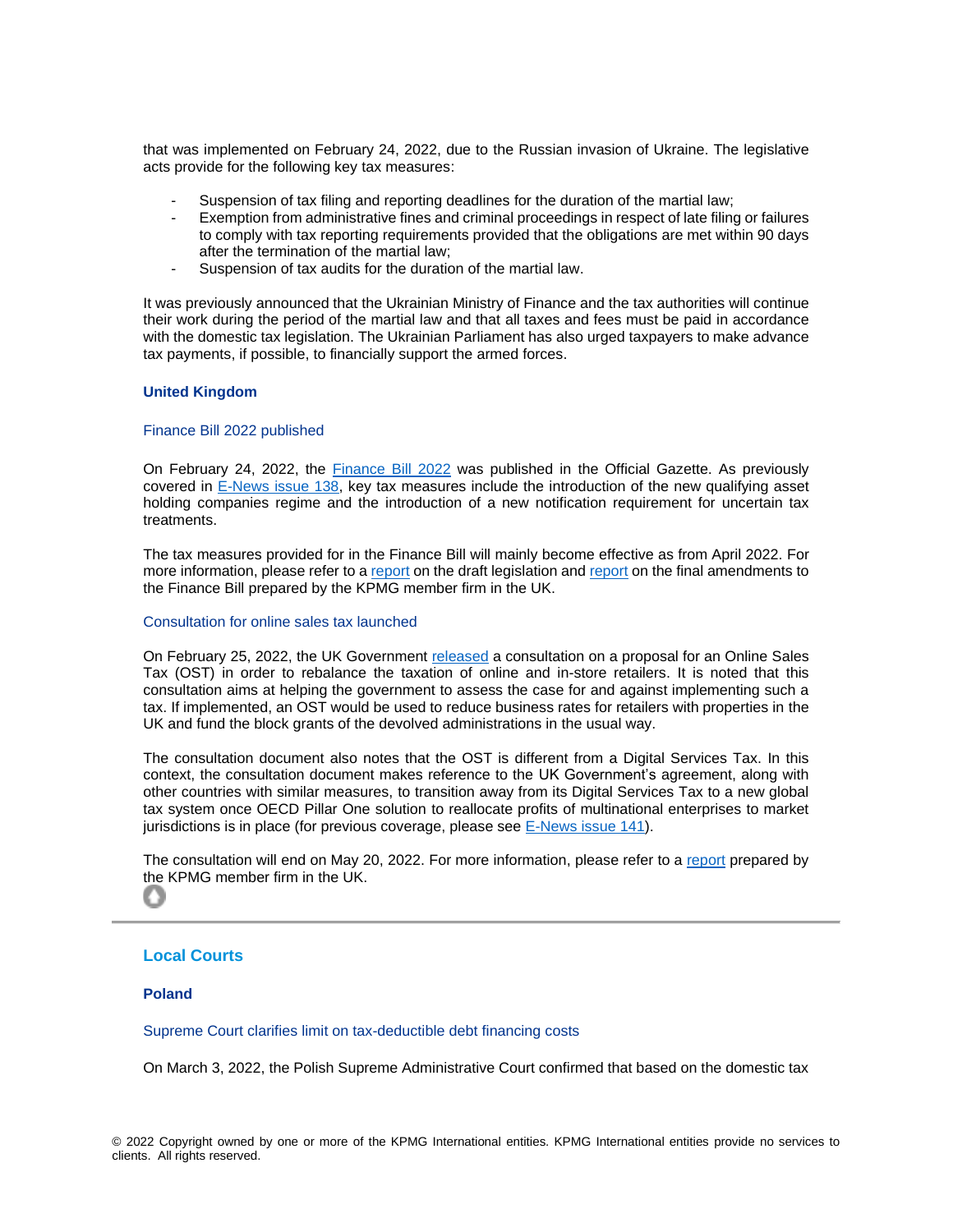law applicable until December 31, 2021, in cases where financing costs exceeding 30 percent of EBITDA are lower than PLN 3 million (approx. EUR 626,000) in a tax year, companies are allowed to treat the entire amount as deductible for corporate income tax purposes. If financing costs exceed the PLN 3 million threshold, the 30 percent of EBITDA limit should be computed only by reference to the amounts exceeding PLN 3 million.

For more details please refer to a KPMG [TaxNewsFlash.](https://home.kpmg/us/en/home/insights/2022/03/tnf-poland-limit-on-tax-deductible-debt-financing-costs-court-decision.html) O

# <span id="page-13-0"></span>**KPMG Insights**

# **The next chapter for BEPS Pillar 2 and the possible implications for multinationals**

As part of the Future of Tax & Legal webcast series, KPMG International will hold a session on April 6, 2022, focusing on the next chapter for BEPS Pillar 2 and the possible implications for multinationals. With the OECD detailed Commentary released on March 14, 2022, this webcast should be a chance to consider a more detailed analysis of what these developments mean for multinational organizations and explore key considerations and actions for tax leaders.

Please access the [event page](https://event.webcasts.com/viewer/event.jsp?ei=1526604&tp_key=2105aeca08) to register.

# **EU Financial Services Tax perspectives**

As part of the Future of Tax & Legal webcast series, KPMG International will hold a session on March 30, 2022, focusing on the question whether the European tax landscape will become even more volatile in the future. In this context, a panel of KPMG firms' tax specialists from across Europe will share their insights on some of the latest developments impacting asset managers, banks and insurers with a focus on:

- EU Commissions Shell Entities Directive proposals;
- BEPS 2.0 a closer look at the ambitious timetable set out by the OECD, the potential cost to business and compliance challenges in managing reporting obligations; and
- European withholding tax developments.

Please access the [event page](https://event.webcasts.com/starthere.jsp?ei=1521255&tp_key=d479d76cf5) to register.

#### **Restructuring – Tax and Legal Considerations**

As part of the Future of Tax & Legal webcast series, KPMG International held a session focusing on the tax and legal aspects of restructuring financially troubled companies on January 25, 2022. The topics covered addressed tax and legal issues relevant to debtor companies, creditors and acquirors of financially distressed assets including debt modification, bankruptcy, stressed asset dispositions and internal reorganization. A replay of the webcast is available [here](https://event.webcasts.com/starthere.jsp?ei=1507673&tp_key=5a38ea7370).